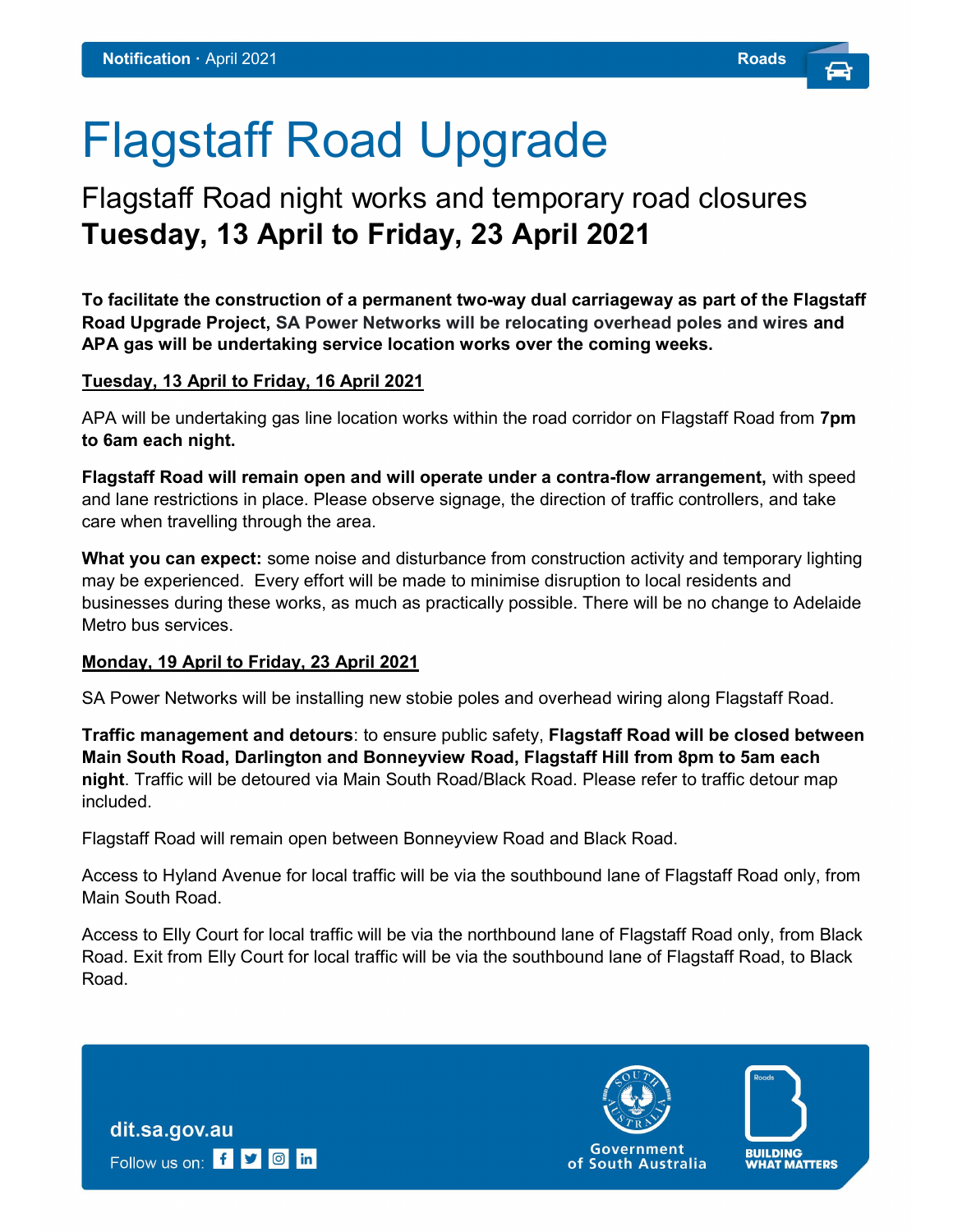Traffic management and signage will be in place to alert road users to changed traffic conditions. Road users are asked to plan ahead and to observe signage, the direction of traffic controllers, and take care when travelling through the area.

What you can expect: works will include the use of lighting towers, heavy vehicles, excavators and cranes. Some noise and disturbance from construction activity and temporary lighting may be experienced. Every effort will be made to minimise disruption to local residents and businesses during these works as much as is practically possible.

Adelaide Metro bus services: the G20, G21 and 320 Adelaide Metro bus services will be detoured as follows:

- Southbound services: from Main South Road, the buses will continue past Flagstaff Road on Main South Road to Black Road (just past the Victoria Hotel), travel left on Black Road to the roundabout at Flagstaff Road, through the roundabout then continue on the normal route.
- Northbound services: from Black Road buses will continue to Main South Road, turn right on Main South Road, travel down Main South Road to Marion Road and Flagstaff Road intersection and then continue on the normal route.

Bus stops 30, 31, 32, 33, 34 and 35 will be closed and passengers will be redirected to Bus Stop 29 Main South Road or Bus Stop 36 Black Road.

For information about public transport services call Adelaide Metro on 1300 311 108 or visit www.adelaidemetro.com.au

#### More information

To find out more about the Flagstaff Road Upgrade Project and register for future email updates please

Phone: 1300 059 639

- **Email:** dit.flagstaffroad@sa.gov.au
- Visit: www.dit.sa.gov.au/flagstaffroad

Note: If it necessary for APA or SA Power Networks to interrupt supply to any properties during works, they will provide advance notice to residents and businesses directly.